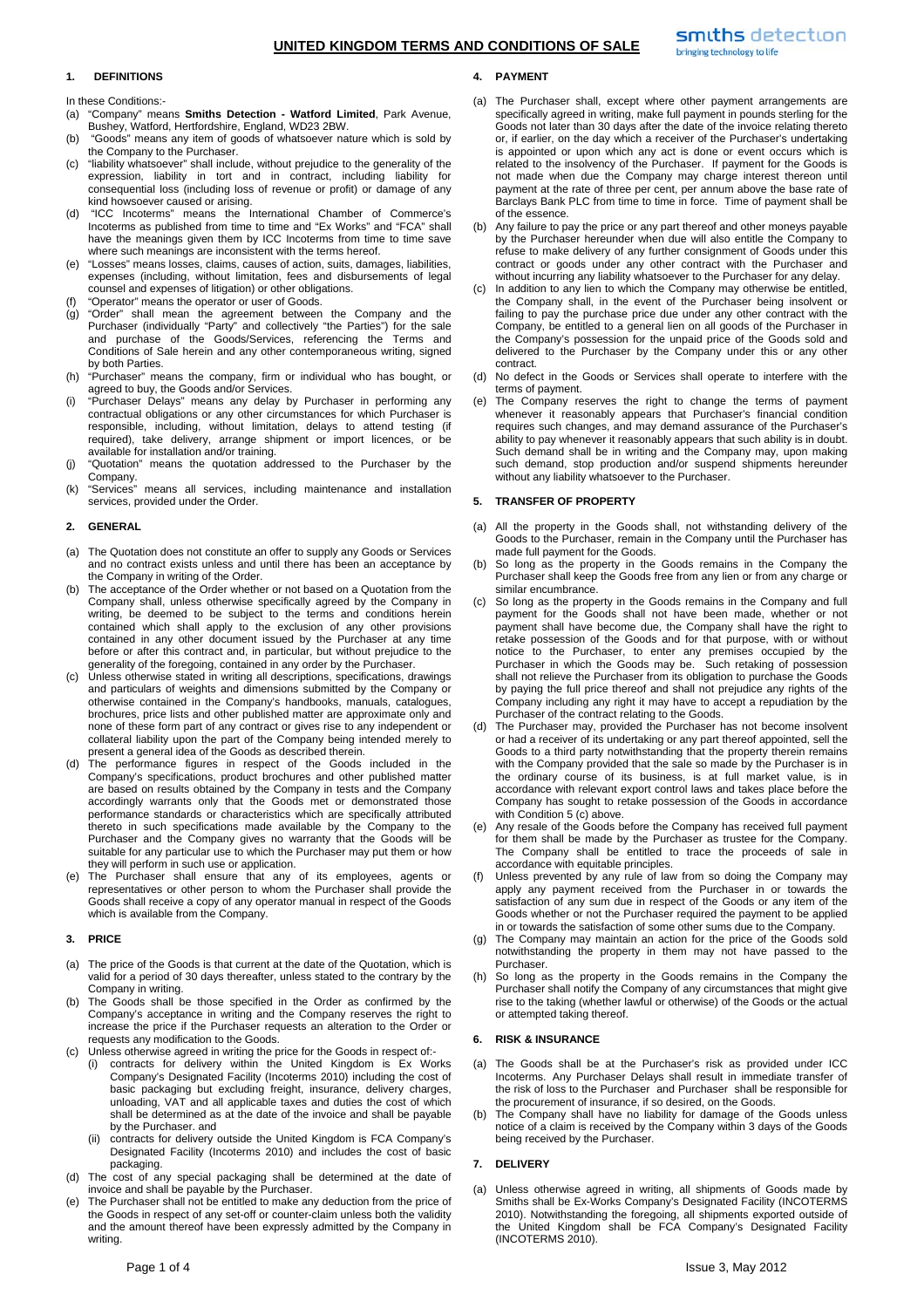# **UNITED KINGDOM TERMS AND CONDITIONS OF SALE**

- (b) Unless otherwise stated in writing any time or date for the delivery shall run from the date on which acceptance of the Order is communicated to the **Purchaser**
- (c) Delivery and the Purchaser's acceptance of the Goods shall be deemed to have taken place at the earliest point in time at which risk passes to the Purchaser under the ICC Incoterms. Signature of any delivery note by any agent, employee or representative of the Purchaser or by any independent carrier shall be conclusive proof of the delivery and the Purchaser's acceptance of the Goods. Notwithstanding such delivery, the Company shall have a general and particular lien over the Goods for all claims by the Company against the Purchaser and all monies owing by the Purchaser to the Company howsoever arising.
- (d) Without prejudice to any rights of the Company hereunder, if the Purchaser shall fail to give on or before the agreed date of delivery all instructions reasonably required by the Company and all necessary documents, licences, consents and authorities (which the Purchaser is obliged under these terms and conditions or by law to obtain) for forwarding the Goods or if there is any other Purchaser Delay, the Purchaser shall pay to the Company all storage and insurance costs and any other out of pocket expenses incurred arising from such delay.
- The Purchaser shall be obliged to take delivery of the Goods and/or Services when they are delivered or tendered for delivery in accordance with the Order. Where the Purchaser refuses or is unable (for any reason) to accept delivery of the Goods and/or Services or if there is any other Purchaser Delay, the Company shall have the right (without prejudice to its other rights) to invoice the Purchaser in respect thereof (payment to be made within 30 days of the invoice date) and the Goods and/or Services shall be deemed Delivered. The Company shall be entitled to invoice the Purchaser for the reasonable costs of re-delivery, storage and all other handling costs arising directly or indirectly therefrom and the Purchaser shall make payment to the Company within 30 days of the invoice date.
- Purchaser Delays shall be considered excusable delays for the Company and result in a corresponding automatic extension of any agreed upon time for the performance of the Company's obligations under this Order. The Company shall not be liable to the Purchaser under any circumstances whatsoever for any penalty, damage or loss resulting directly or indirectly from any Purchaser Delays.
- Unless otherwise stated in writing the Company shall be entitled to make partial deliveries by instalments and (where the Company has agreed to be responsible for delivery of the Goods to the Customer) to determine the route and manner of delivery of the Goods and shall be deemed to have the Purchaser's authority to make such contract with any carrier as the Company may deem reasonable. If the route involves sea transit the Company shall not be obliged to give the Purchaser any notice.
- (h) Where delivery of the Goods is made in instalments, each instalment shall be construed as constituting a separate agreement to which all the provisions of these conditions shall (with any necessary alterations) apply. (i) Time shall not be of the essence for delivery.
- (j) In the event of any delay in delivery or installation whether attributable to cause outside the Company's control or not the Company shall be under no liability whatsoever to the Purchaser.

# **8. GUARANTEE**

- (a) The Company guarantees the Goods supplied by it against defective materials and defective workmanship for a period of twelve months from the date of delivery or deemed delivery (see condition 7 (f) above) provided the Purchaser notifies the Company in writing of any alleged defect within 30 days of its discovery. Under this guarantee the Company will, on the Purchaser returning the Goods carriage paid to such place as the Company shall direct, make good any defect by repair or replacement within a reasonable period of time if, in the opinion of the Company, the defect constitutes a breach of this guarantee. Any parts so repaired or replaced free of charge under this guarantee will be subject to a guarantee on the same terms as this guarantee for the remaining initial guarantee period. Electronic components and other parts or components not manufactured by the Company shall be subject only to such guarantee (if any) as shall be given by the manufacturer or supplier thereof to the Company.
- (b) No claim will be met by the Company under this guarantee arising out of fair wear and tear or if the Goods have been incorrectly fitted, misused, kept in storage or immobilised for one year or more, subjected to neglect or abnormal conditions or involved in any accident or any attempt to repair, replacement or modification has been made without the sanction of the Company or if they have been in any way dealt with contrary to any instructions issued by the Company.
- (c) Equipment and parts that are consumed in normal operation are not covered by this guarantee.
- (d) Should these Conditions apply to a consumer transaction this Guarantee shall not affect the statutory rights of the Purchaser.
- (e) The Company warrants that it shall use reasonable skill and care in the performance of the Services delivered under the Order. The Company does not represent or warrant that all equipment problems will be corrected or if corrected, corrected to the full satisfaction of Purchaser. The express warranty set forth in the first sentence of this provision shall be the only warranty given by the Company with respect to the Services provided. The Purchaser's exclusive remedy for breach of the express warranty set forth in this provision 8(e) shall be re-performance of the deficient Services within a reasonable period of time. Notice of a breach of this warranty must (i) specify in reasonable detail the nature of the claim, and (ii) be received within thirty (30) days from the last day of performance of the Services.

### **9. EXCLUSION OF LIABILITY**

- (a) The Purchaser is relying on its own skill and judgement in relation to the Goods supplied under this contract and the Company accepts no liability whatsoever for any knowledge it or its employees, agents or representatives may possess as to the purpose for which the Goods are supplied.
- (b) The Purchaser acknowledges that:
	- (i) The Goods are intended to be used as security screening equipment, in order to assist in the detection of illegal and/or hazardous materials;
	- (ii) The degree of success with which the Goods will fulfil their intended use is dependent on numerous factors, including without limitation the sophistication of efforts to conceal illegal and/or hazardous materials, the chemical identity and quantity of such materials, the skill, diligence and qualifications of the Operator (where applicable) and environmental conditions; and
	- (iii) No security screening equipment is capable of detecting every threat, and neither the Purchaser nor the Operator has any expectation that the Goods are capable of detecting, or that they will detect, all illegal and/or hazardous materials (this being the case whether the Goods are operated with or without Operator supervision, and regardless of the degree of diligence with which services of the Company, if any, are or have been performed).
- (c) The Company makes no guaranty or warranty as to the results that will be achieved through the use of the Goods and it is agreed that the sole responsibility for such results shall be borne by Purchaser.
- (d) The remedies provided in Clause 8 above shall be the Purchaser's sole remedy under the Guarantee and all further remedies are hereby expressly excluded.
- **(e) Where the Order is not an international supply contract within the meaning of Section 26 of the Unfair Contract Terms Act 1977, nothing in this Order shall exclude or limit the Company's liability for death or personal injury to the Purchaser resulting from the Company's negligence.**
- **(f) Neither the Company nor any of its affiliates shall be under any liability whatsoever to the Purchaser for indirect or consequential loss (including, but without limitation, loss of profit, loss of revenue, loss of goodwill, special, consequential, incidental, exemplary or other damages, including damages resulting from substitute procurement, loss of use, loss of data, loss of savings, loss of business, failure or delay in performance, even if the Company or its affiliates have been advised of the possibility of any such damages and whether or not arising out of any liability of the Purchaser to any other person) and all conditions, warranties or other terms whether express or implied, statutory or otherwise, inconsistent with the provisions of this Condition, are hereby expressly excluded.**
- **(g) The aggregate liability of the Company and its affiliates taken together in respect of the direct consequences and, in the event that the Company is not entitled (for any reason) to rely on the provisions of paragraph (d) above, the indirect consequences (including but without limitation loss of profit, revenue or goodwill and whether or not arising out of any liability of the Purchaser to any other person) resulting from any breach of contract, breach of a duty of care, statutory duty, product liability or otherwise howsoever suffered shall be limited to the lower of: (i) the amount of the Order to which the Goods relate or (ii) £500,000, and all conditions, warranties or other terms whether express or implied, statutory or otherwise, inconsistent with provisions of this Condition are hereby expressly excluded.**
- (h) All, if any, statements, recommendations and advice given by the Company or the Company's servants or agents to the Purchaser or its servants or agents as to any matter relating to the Goods are given without responsibility and shall not give rise to any liability whatsoever on the part of the Company and the Purchaser hereby represents and warrants to the Company that no representation has been made to it by or on behalf of the Company that has in any way induced the Purchaser to enter into the contract with the Company.
- (i) Should these Conditions apply to a consumer transaction the Purchaser's statutory rights shall not be affected by this Condition 9.

# **10. INDEMNITY**

To the fullest extent permitted by applicable law, the Purchaser shall defend, indemnify, and hold harmless the Company and its affiliates from and against any and all Losses and threatened Losses to the extent they result from or in connection with the purchase, use and/or operation of Goods by Purchaser or Operator, including but not limited to any of the following: (i) the death or bodily injury of any agent, employee, customer, business invitee, or business visitor or other person, and the damage, loss, or destruction of any real or tangible personal property; (ii) any action taken by or on behalf of Purchaser and/or Operator in the performance of this Agreement that causes the Company or its affiliates to be obligated to indemnify, defend, and/or hold harmless any third party; (iii) any claim, demand, charge, action, cause of action, or other proceeding resulting from an act or omission of the Purchaser, its employees, agents, or subcontractors acting in its or their capacity as an employer or potential employer with respect to the claimant; and (iv) any claim by the Purchaser or the Operator, whether based on warranty or other contract breach, negligence or other tort, for matters disclaimed in subsection 9(d) above. The Purchaser shall fully indemnify and completely hold harmless the Company and its affiliates as provided above, whether or not negligence or other fault of the Company or any of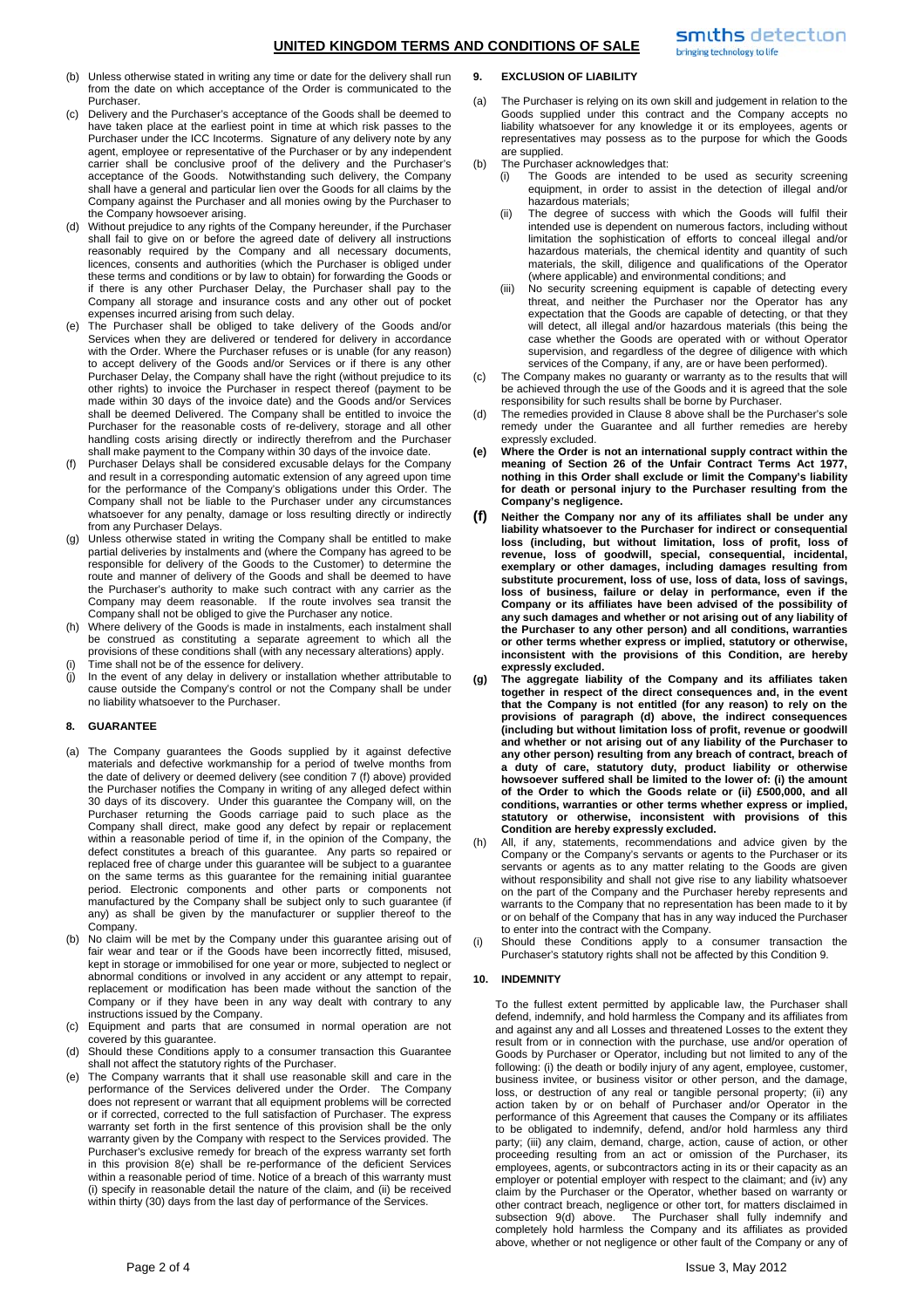its affiliates contributed to, or is claimed or alleged to have contributed to, the claim, action, damage, loss, cost, liability or expense. Nothing in subsection 9(g) or this Section 10 shall exclude or limit the liability of the Company or its affiliates, or require the Purchaser to defend, indemnify or hold harmless the Company or its affiliates, in circumstances where the Losses claimed are alleged to have resulted from (i) wilful misconduct or gross negligence of the Company and/or its affiliates, (ii) any fraud or fraudulent conduct on the part of the Supplier the Company and/or its affiliates, or (iii) any other liability that cannot be excluded by law, and where (in each case) such fault on the part of the Company and/or its affiliates or liability is adjudicated to be the cause of the Losses.

### **11. EXPORT AND IMPORT CONTROLS**

- (a) In the case of export contracts all import duties, charges and assessments shall be paid by the Purchaser and the obtaining of any necessary import licences in respect of the Goods shall be the sole responsibility of the Purchaser and the Company shall be under no liability whatsoever to the Purchaser in respect of goods exported without the necessary import licences. The number and expiry date of any import licence shall be furnished to the Company with the shipping instructions at least one month prior to the delivery date. If the import licence expires before the Goods have been made available the Purchaser shall be responsible for its renewal. The Company shall not be liable for any expense or loss caused by a Purchaser Delay in obtaining such licence or the renewal thereof.
- (b) When the export of the goods from the United Kingdom is subject to control by Her Majesty's Government the contract will be conditional on the grant of an export licence. Applications for this licence will be made by the Company only when the Company is responsible for shipment. In all other cases the Company may assist the Purchaser in the procurement of such licence, but without being under any legal liability to do so.
- The sale, resale or other disposition of the Goods and any related technology or documentation are subject to the export control laws, regulations and orders of the United Kingdom, United States and/or Canada as applicable and may be subject to the export and/or import control laws and regulations of other countries. The Purchaser agrees to comply with such laws, regulations and orders and shall not permit its employees, distributors, customers, brokers, freight forwarders, and/or agents to export or re-export any of the Goods or any technology to any foreign person without complying with the applicable laws. To the fullest extent permitted by applicable law, the Purchaser shall defend, indemnify, and hold harmless the Company and its affiliates from and against any and all Losses and threatened Losses to the extent they result from a breach of this Condition.

#### **12. INTELLECTUAL PROPERTY RIGHTS**

In the event of any claim being made or action being brought or threatened in respect of infringement of patents, copyright, trade marks, trade names, registered designs or any other intellectual property rights in respect of the Goods the Purchaser will make no admission in respect thereof and will notify the Company thereof forthwith and the Company shall be entitled to conduct all negotiations and take all necessary proceedings to dispute the same in its own name and in the name of the Purchaser and the conduct of all proceedings and negotiations shall be completely at the discretion of the Company. In such event the Purchaser will execute all such documents and do all such things and render all such assistance to the Company as the Company shall require and the Purchaser shall indemnify the Company against all costs, expenses, loss or damage incurred by the Company in respect of any claim being made or action brought or threatened as a result of work done in relation to the Goods by the Company in accordance with the Purchaser's specification or by the use to which the Goods are put by the Purchaser.

#### **13. SUB-CONTRACTS**

The Company reserves the right to sub-contract the performance of the contract or any part thereof.

#### **14. ASSIGNMENT**

The Purchaser shall not assign or transfer or purport to assign or transfer any contract to which these Conditions apply or the benefit thereof to any other person whatsoever without the consent of the Company.

### **15. SALES BY THE PURCHASER**

The Purchaser undertakes to the Company that in respect of any sales of the Goods the Purchaser shall:-

- (a) maintain a record of all such sales, including dates, prices, the names and addresses of the Purchaser's customers and product references and numbers and provide such details to the Company within 30 days of any such sale;
- (b) submit to the Company all complaints relating to the Goods together with all available evidence and other information relating thereto and forward to the Company for examination if necessary the Goods in respect of which complaints are made together with full identification of such Goods including product references and numbers. In the event of any dispute arising between the Purchaser and any third party in relation to the quality or characteristics of any of the Goods sold by the Purchaser, the Purchaser shall inform the Company immediately of such dispute. The Purchaser shall not admit liability or do anything which might be construed as an admission of liability nor take any proceedings in respect of, or compromise, such dispute;
- (d) give effect to the Company's current Conditions of Sale when selling the Goods and shall not, and shall procure that none of its employees, agents or representatives shall make any representation or statement in relation to the goods which is not contained in the Company's current
	- Conditions of Sale; (e) comply with all applicable export control laws, regulations and orders; and

(c) provide all customers with the specification and the operator manual and (where the customer requests) service manual relating to the relevant Goods and make it clear to customers that training and service support are available directly from the Company and pass on to the Company

(f) indemnify the Company against all costs, expenses, loss or damage incurred by the Company as a result of any breach by the Purchaser or any of its employees, agents or representatives of any of the provisions of this Condition.

#### **16. CONFIDENTIALITY**

any resultant requests;

The Parties agree that, in the course of performance of the contract to which these Conditions apply, it may be necessary and desirable for them to exchange confidential information. For example, all updates, repairs, replacements, fixes, modifications, and other changes to the Goods shall be considered the Company's proprietary information. To accomplish this confidentiality, the parties agree as follows: Purchaser shall not disclose confidential information of the Company to any person outside its employ, except when authorized by the Company. Purchaser shall use the same level of care in preserving the confidential nature of the confidential information as it uses to protect its own confidential information but not less than reasonable care. Purchaser shall use the Goods only for the purpose contemplated by the parties at the time of sale, and for no other purpose. Purchaser shall not: (a) reverse engineer, disassemble (except to the extent applicable laws specifically prohibit such restriction), or decompile the Goods or any portion thereof; (b) engage in activities to develop improvements to the Goods; (c) modify the Goods or integrate them with any other products, systems, devices or other items other than as contemplated at the time of sale; or (d) allow or assist any third party to perform any of the foregoing.

#### **17. RETURN OF GOODS**

- (a) No return of Goods for purposes of the Guarantee or where return is otherwise expressly permitted under the Order shall be accepted by Company without a Return Material Authorization ("RMA") number, which may be issued by the Company in its sole discretion, and receipt of a duly completed Customer Declaration in the Company's designated format in respect of exposure of the Goods to hazards which is available at http://www.smithsdetection.com/UK\_terms\_conditions.php. All Goods for return shall be returned freight prepaid in the manner specified in the RMA. If returned Goods are claimed to be defective, a complete description of the nature of the defect must be included with the returned Goods. Goods not eligible for return shall be returned to Purchaser, freight collect.
- The Purchaser agrees to defend, indemnify and hold the Company, its affiliates and its and their respective officers, partners, directors, employees, agents, successors, and assigns harmless from all , Losses and threatened Losses arising out of or in connection with the exposure of the product to hazardous materials, regardless of whether or not: (i) the exposure to hazardous materials was caused by or within the control of the Purchaser; (ii) the Company was aware of such exposure; and (iii) any negligence or other fault of the Company contributed to, or is alleged to have contributed to, the Loss, except and only to the extent such Loss was adjudicated to be caused by the wilful misconduct or gross negligence of the Company.

#### **18. PROPER LAW**

These Terms and Conditions of Sale shall be governed by and construed in accordance with English law.

# **19. CHANGES AND TERMINATION**

- (a) Company shall have the right, in it sole discretion, to terminate the Order if the Purchaser:
	- (i) is unable to pay its debts generally as and when they become due;
	- (ii) is the subject of a legal process declaring it insolvent;
	- (iii) ceases or threatens to cease carrying on its business;
	- (iv) commits any breach of the Order which is (a) incapable of remedy (as reasonably determined by the Company) ; or (b) not remedied within 14 days of the date of the breach.
- (b) Purchaser may make a written request for amendment, modification, or termination. If a request for amendment or modification is accepted by the Company, and any changes cause an increase or decrease in the cost of, or the time required for, the performance of any work under the Order an equitable adjustment shall be made in the price or delivery schedule, or both, and the Order shall be modified in writing accordingly. Wherever the cost of property made obsolete as a result of the change is included in the price adjustment, Purchaser shall have the right to prescribe the manner of disposition of such property. If request for termination is accepted by the Company, equitable provision shall be made to The Company for a recoupment of all costs incurred under the Order and for reasonable profit based on time and costs expended. The Order shall continue in effect until such time as payment is received. A written request as specified herein shall give The Company adequate